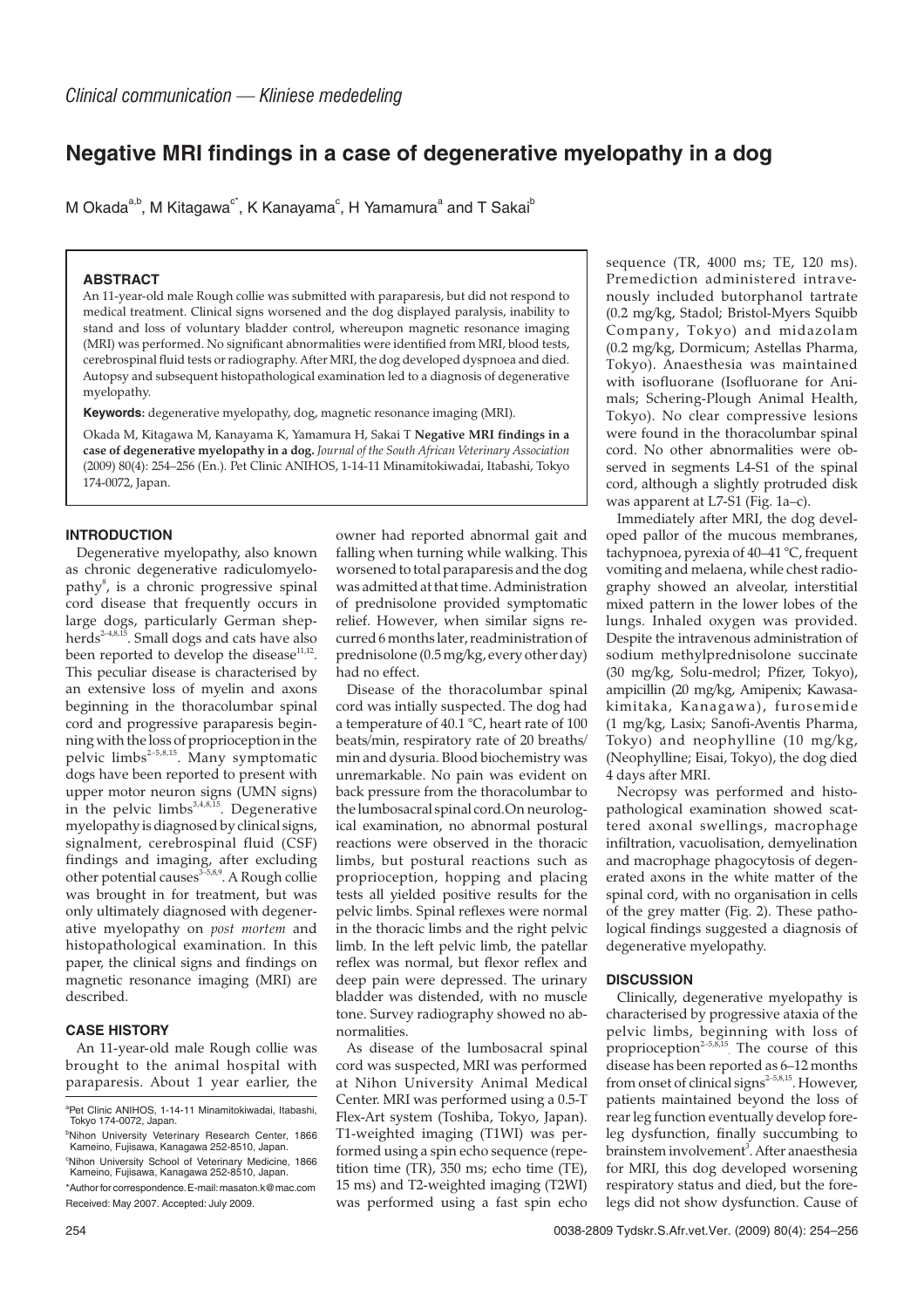death may have been respiratory disease such as pneumonia or pulmonary oedema, as hyper-leukocytosis  $(28 000/\mu)$ was evident and radiography of the chest after MRI showed an alveolar, interstitial mixed pattern in the lower lobes of the lungs. Moreover, both midazolam and butorphanol were used as premedication and are respiratory depressants, which might have contributed to splanchnic and pulmonary ischaemia/hypoxia. In addition, vomiting and diarrhoea might have been complications of gastric ulceration<sup>6,13</sup>. The dog displayed gastric ulceration at necropsy.

Neurological examination revealed depressed flexor reflexes in the pelvic limbs, indicating lower motor neuron (LMN) deficits. Differential diagnoses for chronic progressive disorders with LMN signs includes type II disc disease with spinal cord compression, degenerative lumbosacral stenosis, spondylosis deformans and neuronopathies with MRI abnormalities<sup> $2-5,8,10$ </sup>. The dog did not present abnormalities in the lumbar spinal cord, although slight protrusion was apparent at the disc between L7 and S1. A clinical diagnosis of 'degenerative lumbosacral stenosis' is reportedly characterised by localisation of hyperaesthesia in the lumbosacral region and about 90% of affected dogs are in pain $10$ . In spite of the slight disc protrusion, clinical diagnosis was difficult because the dog displayed no evidence of pain.

In general, this condition presents with UMN signs in the pelvic limbs, although LMN signs are seen in 10–15% of patients<sup>3,4,15</sup>. LMN signs have been attributed to demyelination and axonal swelling in dorsal spinal nerve roots, as in the thoracolumbar spinal cord $3,4,8$ . However, the reported LMN signs of degenerative myelopathy have mainly involved decreased patellar reflex<sup>2-5,15</sup>. Again, clinical diagnosis was difficult because this dog only exhibited decreased flexor reflex in the left pelvic limb.

Degenerative myelopathy in Pembroke Welsh corgis has been reported to show negative findings on MRI<sup>5</sup>. It is likewise speculated that degenerative myelopathy in Rough collies shows no significant MRI abnormality, although these breeds differ substantially.

The aetiology of degenerative myelopathy has not been elucidated, despite an hypothesis that the condition represents an immunologically mediated neurodegenerative disease similar to multiple sclerosis  $(MS)$ <sup>3,4</sup>. MS is a chronic, relapsing human disorder that affects the central nervous system and is characterised by multiple demyelinating lesions. The lesions may be visualised by  $MRI<sup>14,16</sup>$ . On



Fig. 1: a, **Sagittal T2-weighted imaging; slight protrusion is apparent at the disc between L7 to S1; no abnormalities are observed in the lumbar spinal cord.** b, **Transverse T2-weighted imaging; no abnormalities are present in L415.** c, **Transverse T2-weighted imaging; slight protrusion is apparent at the disk between L7 and S1; no abnormalities are present in the lumbar spinal cord.**



Fig. 2: **Histopathological examination shows scattered axonal swellings** (arrows)**, macrophage infiltration, vacuolation, demyelination and phagocytosis of degenerated axons in the white matter of the spinal cord**. Haematoxylin and eosin; scale bar = 100 µm.